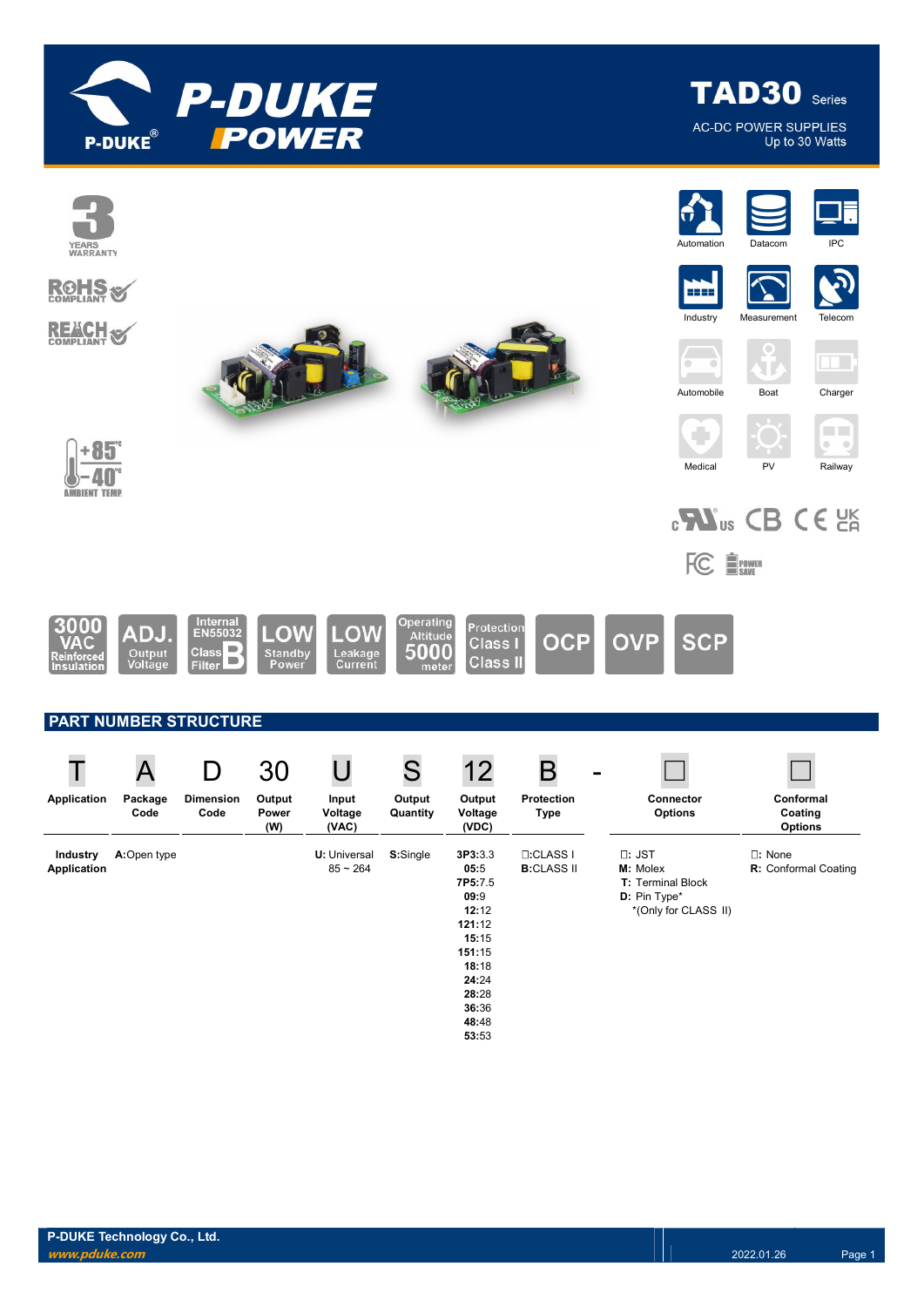



## TECHNICAL SPECIFICATION All specifications are typical at 230VAC input, full load and 25℃ unless otherwise noted

| Model<br><b>Number</b> | <b>Input Range</b> | Output<br>Voltage | <b>Output Current</b><br><b>Natural Convection</b> | Max.<br>Output<br>Power | <b>Input Power</b><br>@No Load | <b>Efficiency</b> | <b>Maximum</b><br><b>Capacitor Load</b> |
|------------------------|--------------------|-------------------|----------------------------------------------------|-------------------------|--------------------------------|-------------------|-----------------------------------------|
|                        | <b>VAC</b>         | <b>VDC</b>        | A                                                  | W                       | mW                             | $\%$              | <b>uF</b>                               |
| TAD30US3P3B            | $85 - 264$         | 3.3               | 6                                                  | 20                      | 40                             | 84                | 10000                                   |
| <b>TAD30US05B</b>      | $85 - 264$         | 5                 | 6                                                  | 30                      | 40                             | 87                | 12000                                   |
| TAD30US7P5B            | $85 - 264$         | 7.5               | 4                                                  | 30                      | 40                             | 87                | 5340                                    |
| TAD30US09B             | $85 - 264$         | 9                 | 3.34                                               | 30                      | 40                             | 88                | 3720                                    |
| <b>TAD30US12B</b>      | $85 - 264$         | 12                | 2.5                                                | 30                      | 40                             | 90.5              | 2085                                    |
| <b>TAD30US121B</b>     | $85 - 264$         | 12                | 2.5                                                | 30                      | 40                             | 88                | 2085                                    |
| <b>TAD30US15B</b>      | $85 - 264$         | 15                | 2                                                  | 30                      | 40                             | 90.5              | 1350                                    |
| <b>TAD30US151B</b>     | $85 - 264$         | 15                | $\overline{2}$                                     | 30                      | 40                             | 88                | 1350                                    |
| <b>TAD30US18B</b>      | $85 - 264$         | 18                | 1.67                                               | 30                      | 40                             | 88                | 930                                     |
| <b>TAD30US24B</b>      | $85 - 264$         | 24                | 1.25                                               | 30                      | 40                             | 89.5              | 520                                     |
| <b>TAD30US28B</b>      | $85 - 264$         | 28                | 1.08                                               | 30                      | 40                             | 89.5              | 385                                     |
| TAD30US36B             | $85 - 264$         | 36                | 0.84                                               | 30                      | 40                             | 90                | 235                                     |
| TAD30US48B             | $85 - 264$         | 48                | 0.63                                               | 30                      | 40                             | 91.5              | 130                                     |
| TAD30US53B             | $85 - 264$         | 53                | 0.58                                               | 30                      | 40                             | 91                | 109                                     |

| <b>INPUT SPECIFICATIONS</b>   |                      |                        |      |      |              |             |
|-------------------------------|----------------------|------------------------|------|------|--------------|-------------|
| <b>Parameter</b>              |                      | <b>Conditions</b>      | Min. | Typ. | Max.         | <b>Unit</b> |
| Operating input voltage range | AC input             |                        | 85   |      | 264          | <b>VAC</b>  |
|                               | DC input             |                        | 120  |      | 370          | <b>VDC</b>  |
| Input frequency               | AC input             |                        | 47   |      | 63           | Hz          |
| Input current                 | 100VAC and Full Load |                        |      |      | 0.8          | A           |
|                               | 240VAC and Full Load |                        |      |      | 0.4          |             |
| No load input power           | 230VAC               |                        |      | 40   |              | mW          |
| Leakage current               | 264VAC               |                        |      |      | 100          | μA          |
| Start up time                 |                      |                        |      |      | 1500         | ms          |
| Rise time                     |                      | Others                 |      | 20   |              |             |
|                               |                      | 24Vout, 28Vout, 36Vout |      | 40   |              | ms          |
|                               |                      | 48Vout. 53Vout         |      | 50   |              |             |
| Hold up time                  | 115VAC and Full Load |                        |      | 16   |              | ms          |
| Input inrush current          | 230VAC               |                        |      | 40   |              | A           |
| Input protection              | Internal fuse        |                        |      |      | T1.6A/250VAC |             |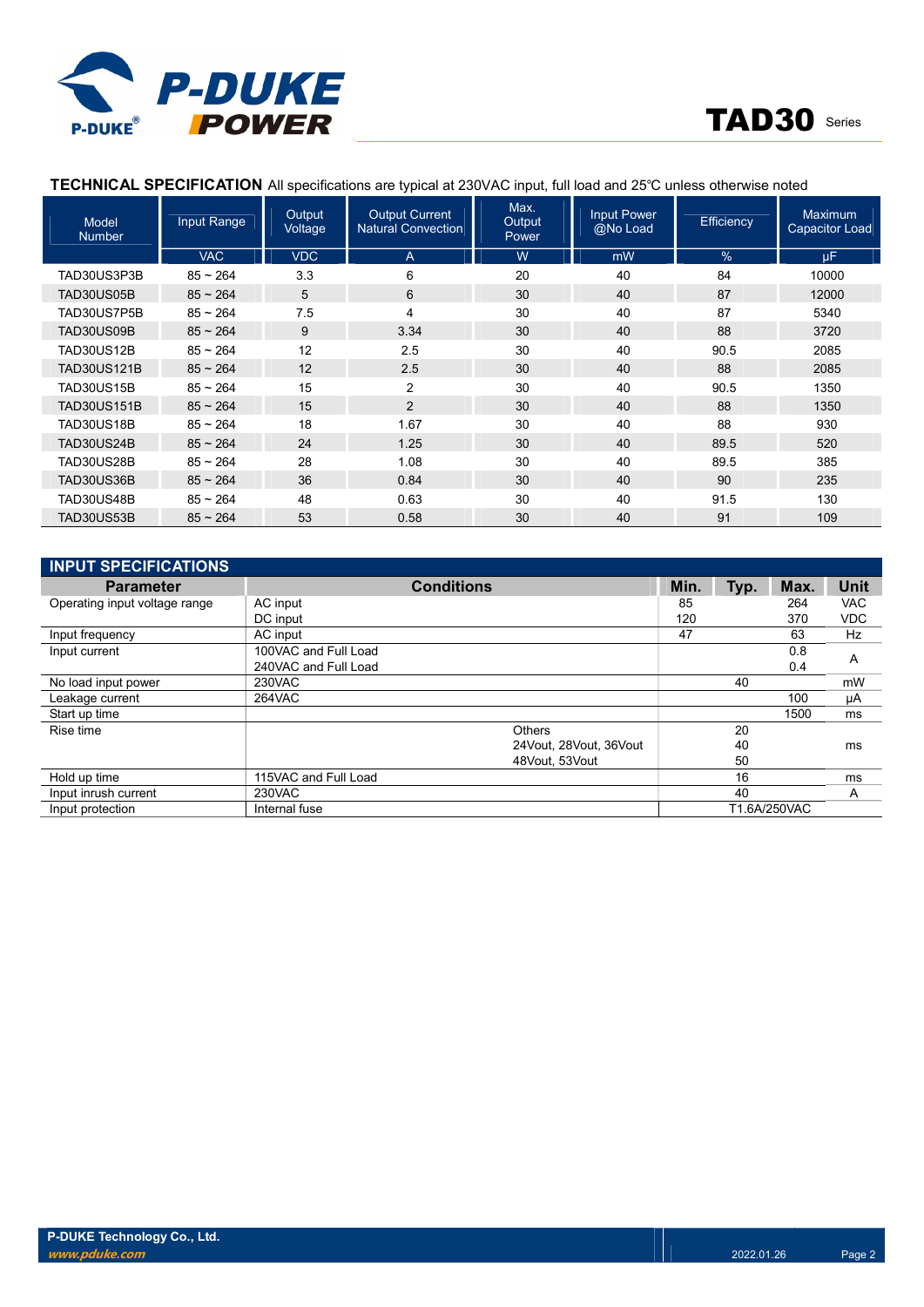

| <b>OUTPUT SPECIFICATIONS</b> |                                                 |                        |         |      |                                 |               |
|------------------------------|-------------------------------------------------|------------------------|---------|------|---------------------------------|---------------|
| <b>Parameter</b>             | <b>Conditions</b>                               |                        | Min.    | Typ. | Max.                            | Unit          |
| Output power                 |                                                 |                        |         |      | 30                              | Watts         |
| Initial set voltage accuracy | 230VAC and Full Load                            |                        | $-1.0$  |      | $+1.0$                          | $\frac{0}{0}$ |
| Line regulation              | Low Line to High Line at Full Load              |                        | $-0.2$  |      | $+0.2$                          | $\frac{0}{0}$ |
| Load regulation              | No Load to Full Load                            | 3.3Vout, 5Vout         | $-0.7$  |      | $+0.7$                          |               |
|                              |                                                 | <b>Others</b>          | $-0.5$  |      | $+0.5$                          | %             |
|                              | 10% Load to 90% Load                            | 3.3Vout, 5Vout         | $-0.6$  |      | $+0.6$                          |               |
|                              |                                                 | <b>Others</b>          | $-0.4$  |      | $+0.4$                          |               |
| Voltage adjustability        |                                                 |                        | $-10$   |      | $+10$                           | $\frac{0}{0}$ |
| Minimum load                 |                                                 |                        |         | 0    |                                 | $\frac{0}{0}$ |
| Ripple and noise             | Measured by 20MHz bandwidth                     |                        |         |      |                                 |               |
|                              | With a 10µF/25V 1206 X7R MLCC                   | 3.3Vout, 5Vout,        |         | 50   |                                 |               |
|                              |                                                 | 7.5Vout. 9Vout         |         | 50   |                                 |               |
|                              | With a $1\mu$ F/50V 1206 X7R MLCC               | 12Vout, 15Vout, 18Vout |         | 50   |                                 | mVp-p         |
|                              |                                                 | 24Vout, 28Vout, 36Vout |         | 50   |                                 |               |
|                              | With a 0.1µF/100V 1206 X7R MLCC                 | 48Vout, 53Vout         |         | 50   |                                 |               |
| Temperature coefficient      |                                                 |                        | $-0.02$ |      | $+0.02$                         | $\%$ /°C      |
| Transient response           | Load step from $50 \sim 75\%$ change at 2.5A/us | Peak deviation         |         |      | 3                               | %Vout         |
|                              |                                                 | Recovery time          |         | 500  |                                 | μs            |
| Over voltage protection      | % of Vout(nom); Automatics recovery             |                        | 125     |      | 140                             | $\frac{0}{0}$ |
| Over load protection         | % of lout rated; Hiccup mode                    |                        |         | 140  |                                 | $\frac{0}{0}$ |
| Short circuit protection     |                                                 |                        |         |      | Continuous, automatics recovery |               |

| <b>GENERAL SPECIFICATIONS</b> |                                          |                 |      |      |              |                    |  |  |  |
|-------------------------------|------------------------------------------|-----------------|------|------|--------------|--------------------|--|--|--|
| <b>Parameter</b>              | <b>Conditions</b>                        | Min.            | Typ. | Max. | <b>Unit</b>  |                    |  |  |  |
| Isolation voltage             | minute (Reinforced insulation)           | Input to Output | 3000 |      |              | <b>VAC</b>         |  |  |  |
| Isolation resistance          | 500VDC                                   |                 | 0.1  |      |              | $G\Omega$          |  |  |  |
| Switching frequency           | 230VAC and Full Load                     |                 | 30   | 45   | 60           | kHz                |  |  |  |
| Safety approvals              | IEC 60335-1/ IEC 61558-1/ IEC 61558-2-16 |                 |      |      | CB:TUV       |                    |  |  |  |
|                               | IEC/EN/UL62368-1                         |                 |      |      | UL:E193009   |                    |  |  |  |
|                               |                                          |                 |      |      | CB:UL(Demko) |                    |  |  |  |
| Weight                        |                                          | Connector type  |      |      |              | 60.5g (2.13oz)     |  |  |  |
|                               |                                          | Pin type        |      |      |              | 58.0g (2.05oz)     |  |  |  |
| <b>MTBF</b>                   | MIL-HDBK-217F, Full load                 |                 |      |      |              | 3.341 x $10^6$ hrs |  |  |  |

| <b>ENVIRONMENTAL SPECIFICATIONS</b> |                    |                                 |     |              |       |               |  |  |  |
|-------------------------------------|--------------------|---------------------------------|-----|--------------|-------|---------------|--|--|--|
| <b>Parameter</b>                    |                    | <b>Min</b><br><b>Conditions</b> |     |              |       | <b>Unit</b>   |  |  |  |
| Operating ambient temperature       | Natural convection | With derating                   | -40 |              | $+85$ | °C            |  |  |  |
| Storage temperature range           |                    |                                 | -40 |              | $+85$ | °C            |  |  |  |
| Operating altitude                  |                    |                                 |     |              | 5000  | m             |  |  |  |
| Shock                               |                    |                                 |     |              |       | IEC60068-2-27 |  |  |  |
| Vibration                           |                    |                                 |     |              |       | IEC60068-2-6  |  |  |  |
| Relative humidity                   | Non-condensing     |                                 |     | 5% to 95% RH |       |               |  |  |  |

| <b>EMC SPECIFICATIONS</b>      |                         |              |           |                  |
|--------------------------------|-------------------------|--------------|-----------|------------------|
| <b>Parameter</b>               |                         | Level        |           |                  |
| EMI                            | EN55032 and FCC Part 15 |              | Conducted | Class B          |
|                                |                         |              | Radiated  | Class B          |
| Harmonic currents              | EN61000-3-2             | Full Load    |           | Class A          |
| Voltage flicker                | EN61000-3-3             |              |           |                  |
| <b>EMS</b>                     | EN55024                 |              |           |                  |
| <b>ESD</b>                     | EN61000-4-2             |              |           | Perf. Criteria A |
| Radiated immunity              | EN61000-4-3             | 20 V/m       |           | Perf. Criteria A |
| <b>Fast transient</b>          | EN61000-4-4             | $±$ 2kV      |           | Perf. Criteria A |
| Surge                          | EN61000-4-5             | $DM \pm 1kV$ |           | Perf. Criteria A |
| Conducted immunity             | EN61000-4-6             | 20 Vr.m.s    |           | Perf. Criteria A |
| Power frequency magnetic field | EN61000-4-8             | $30$ A/m     |           | Perf. Criteria A |
| Dip and interruptions          | EN61000-4-11            |              |           |                  |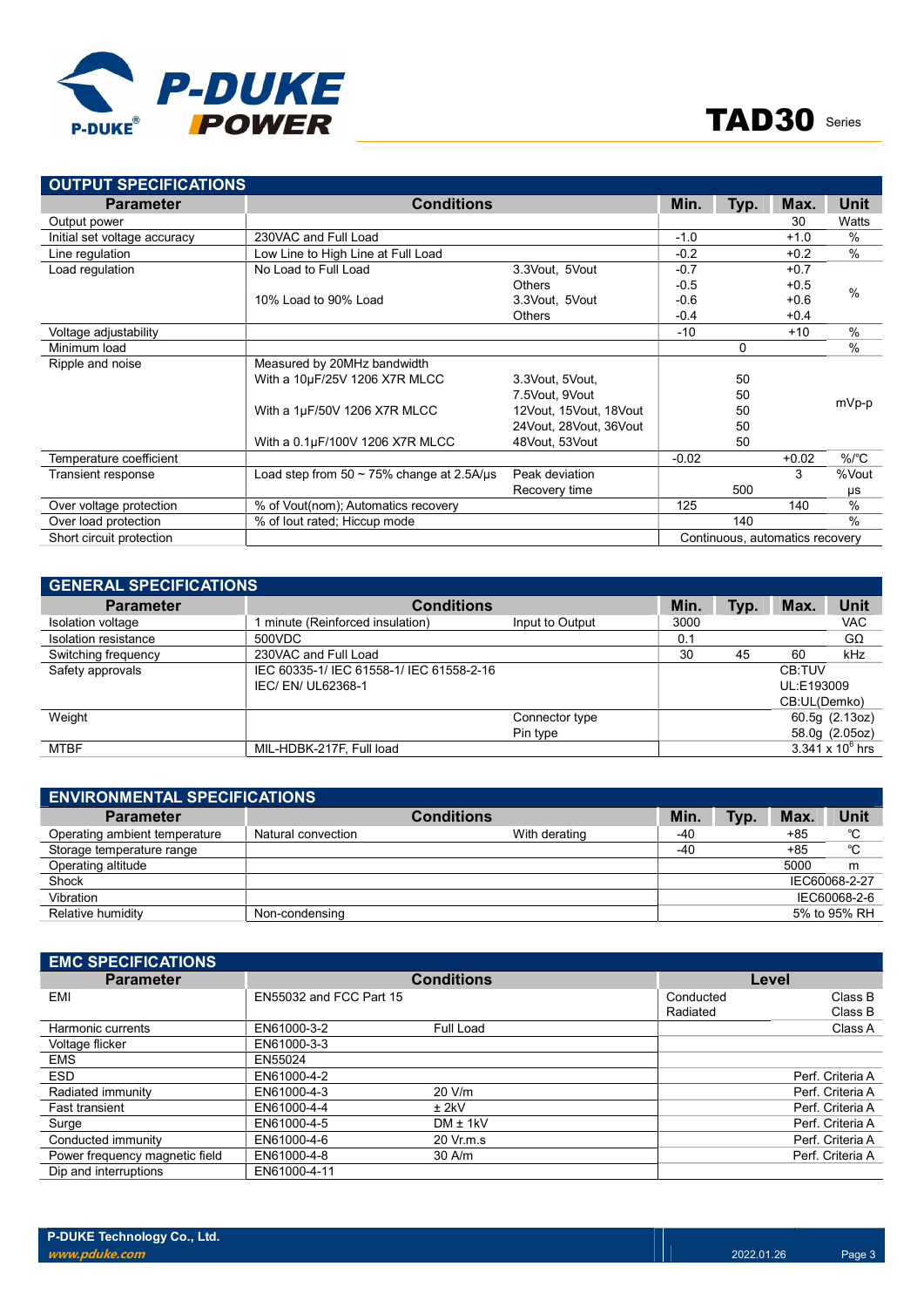

#### CHARACTERISTIC CURVE





TAD30 Series

Derating Curve vs. Ambient Temperature TAD30USxxB xx=3P3/05/7P5/09/121/151/18 Connector Option:( -M / -T / -D )



Derating Curve vs. Ambient Temperature TAD30USxxB xx=12/15/24/28/36/48/53 Connector Option:( -M / -T / -D )

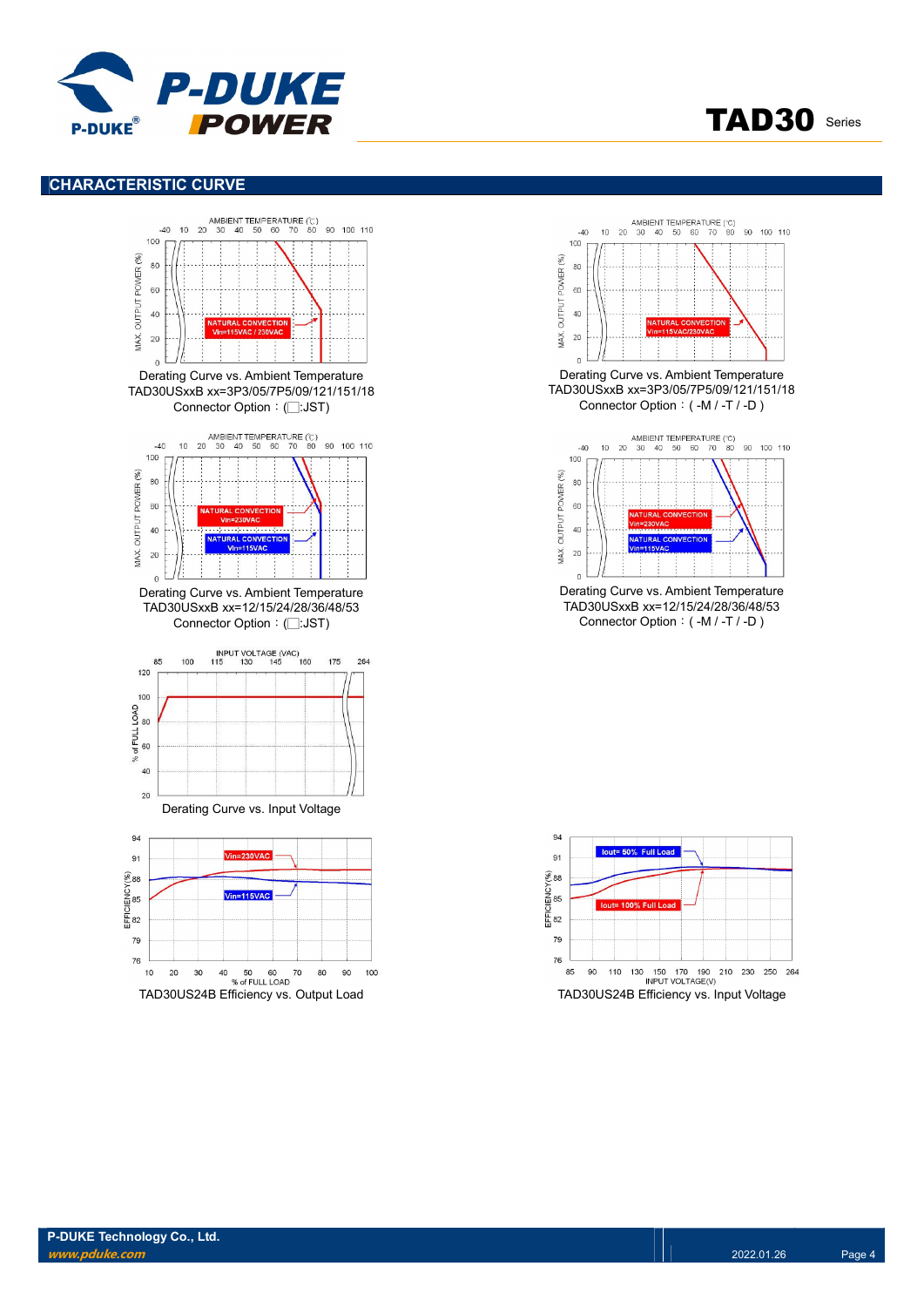

## MECHANICAL DRAWING



FRONT VIEW

\*Either one of four screw holes of Open / Chassis type can be considered as PE connection for CLASS I application

## CONNECTOR OPTIONS



CON1: SVH-21T-P1.1 CON1: SD-2478 CON2: SVH-21T-P1.1 CON2: SD-2478



# Housing Mates with the Housing Mater of the Housing Mates with the Mates with the Mates with  $\sim$



Blank: JST Type -M Molex Type -M Molex Type -T Terminal Block CON1: VHR-3N CON1: 09-50-8031 Screw locked torque CON2: VHR-2N CON2: 09-50-8021 MAX 2Kgf.cm/0.2N.m

Crimp terminals Crimp terminals CON1: SUH-21T-P1.1 Crimp terminals CON1: SD-2478 26 ~ 16AWG

#### TAD Connector type **CONNECTORS** CONNECTION

| CON1 - Input Connector |         |  |  |  |  |
|------------------------|---------|--|--|--|--|
| Pin 1                  | l ine   |  |  |  |  |
| Pin 3                  | Neutral |  |  |  |  |

| CON2 - Output Connector |          |  |  |  |  |  |
|-------------------------|----------|--|--|--|--|--|
| Pin 1                   | $+V$ out |  |  |  |  |  |
| Pin 2                   | -Vout    |  |  |  |  |  |

1.All dimensions in inch [mm] Tolerance : x.xx±0.02 [x.x±0.5] x.xxx±0.010 [x.xx±0.25] 2.The screw locked torque: MAX 5.0kgf-cm/0.49N-m

TAD30 Series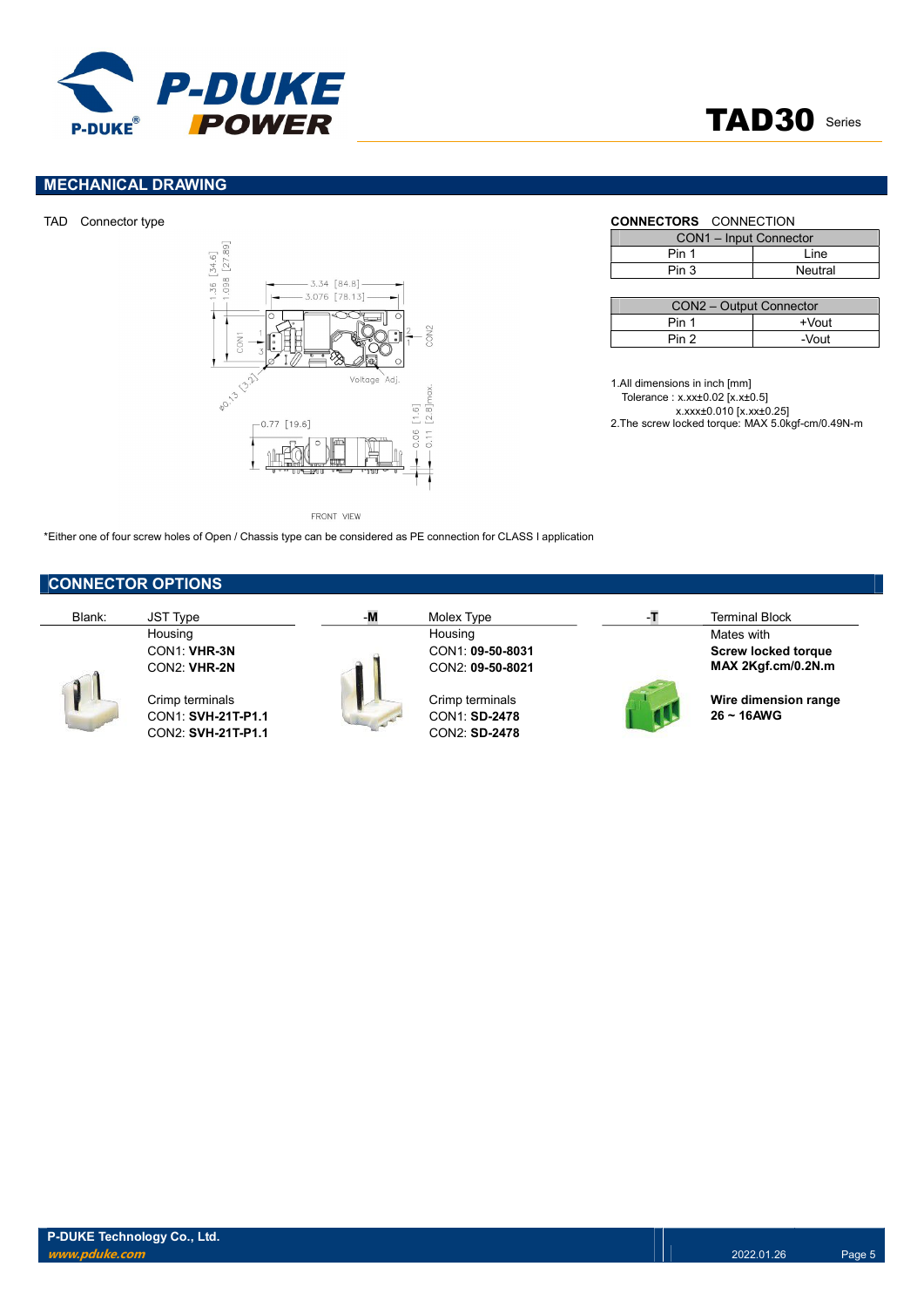



## MECHANICAL DRAWING



| PIN | <b>SINGLE</b> |
|-----|---------------|
|     | Neutral       |
| 2   | Line          |
|     | +Vout         |
|     | -Vout         |
| 5   | Trim          |

1. All dimensions in inch [mm]

2. Tolerance :x.xx±0.02 [x.x±0.5]

x.xxx±0.010 [x.xx±0.25]

3. Pin dimension tolerance ±0.004[0.10]

## RECOMMENDED PAD LAYOUT

 $TAD - D$  Pin type



All dimensions in inch[mm] Pad size(lead free recommended) Through hole 1.2.3.4.5: Φ0.051[1.30] Top view pad 1.2.3.4.5: Φ0.064[1.63] Bottom view pad 1.2.3.4.5: Φ0.102[2.60]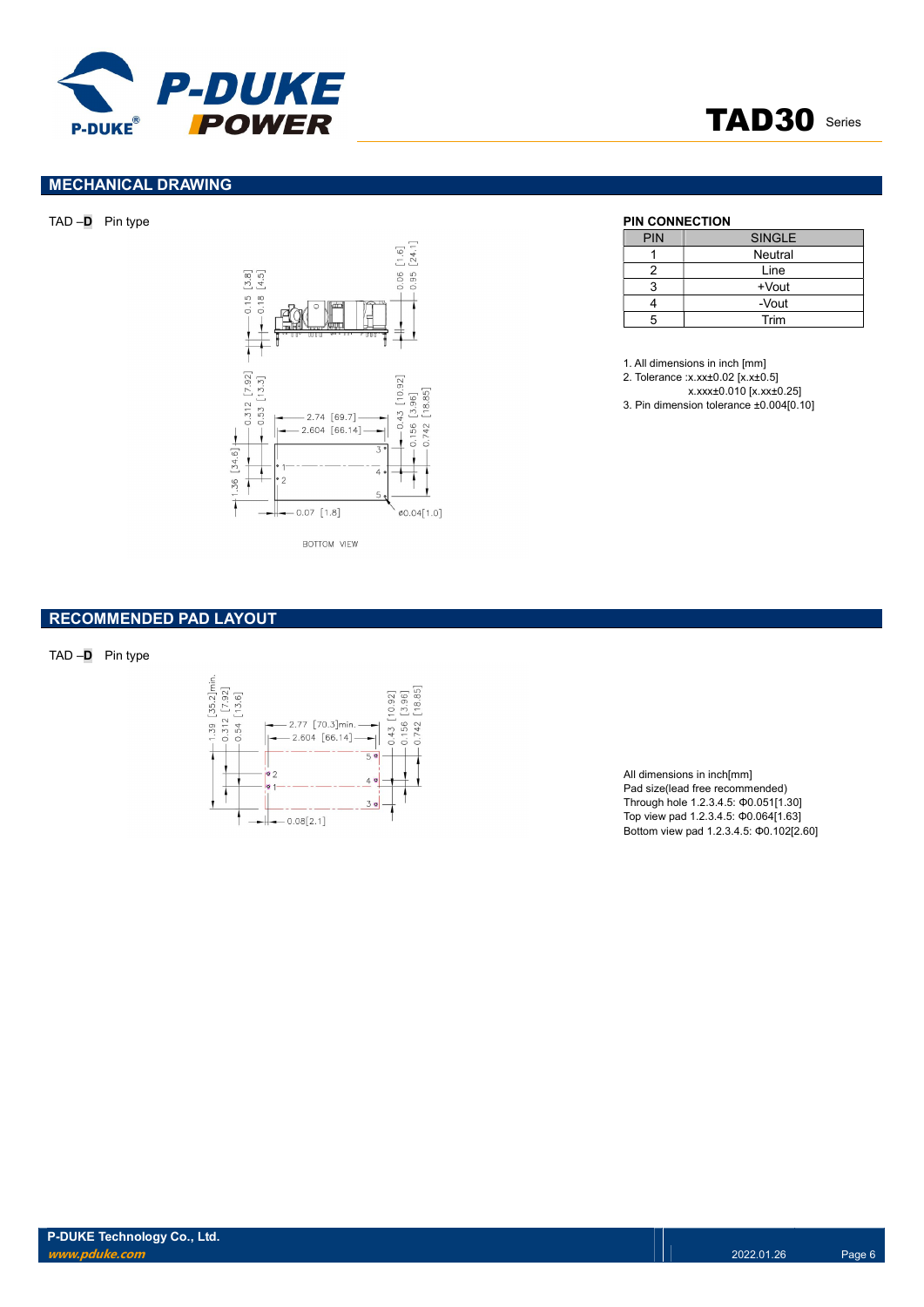



#### OUTPUT VOLTAGE ADJUSTMENT

It allows the user to increase or decrease the output voltage of the module.

This is accomplished by connecting an external resistor between the Trim pin and either the +Vout or -Vout pins.

With an external resistor between the Trim and -Output pin, the output voltage increases.

With an external resistor between the Trim and +Output pin, the output voltage decreases.

The external Trim resistor needs to be at least 1/16W of rated power.

#### ■ Trim Up Equation

$$
R_U=\!\left[\!\frac{G\times\!L}{\left(\!V_{o,up}\!-\!L\!-\!K\right)}\!-\!H\!\right]\!\!\Omega
$$

#### ■ Trim Down Equation

$$
R_D = \left[\frac{\left(V_{o,\text{down}} - L\right) \times G}{\left(V_o - V_{o,\text{down}}\right)} - H\right] \Omega
$$

#### ■ Trim Constants

| <b>P-DUKE</b><br>POWER<br>DUKE®                                                                                                                                                                                                                                                                                                                                                                                                                    |                     |        |      | <b>TAD30</b> Series |     |
|----------------------------------------------------------------------------------------------------------------------------------------------------------------------------------------------------------------------------------------------------------------------------------------------------------------------------------------------------------------------------------------------------------------------------------------------------|---------------------|--------|------|---------------------|-----|
| <b>PUT VOLTAGE ADJUSTMENT</b>                                                                                                                                                                                                                                                                                                                                                                                                                      |                     |        |      |                     |     |
| s the user to increase or decrease the output voltage of the module.<br>accomplished by connecting an external resistor between the Trim pin and either the +Vout or -Vout pins.<br>n external resistor between the Trim and -Output pin, the output voltage increases.<br>n external resistor between the Trim and +Output pin, the output voltage decreases.<br>ternal Trim resistor needs to be at least 1/16W of rated power.<br>n Up Equation | ■ Trim Constants    |        |      |                     |     |
|                                                                                                                                                                                                                                                                                                                                                                                                                                                    | Module              | G      | H    | K                   | L   |
|                                                                                                                                                                                                                                                                                                                                                                                                                                                    | TAD30US3P3B-D       | 5100   | 2050 | 0.8                 | 2.5 |
| $\frac{G \times L}{V_{o,up} - L - K}$ - H $\Omega$                                                                                                                                                                                                                                                                                                                                                                                                 | TAD30US05B-D        | 7500   | 2000 | 2.5                 | 2.5 |
|                                                                                                                                                                                                                                                                                                                                                                                                                                                    | TAD30US7P5B-D       | 22000  | 2000 | 5                   | 2.5 |
| n Down Equation                                                                                                                                                                                                                                                                                                                                                                                                                                    | TAD30US09B-D        | 33000  | 2000 | 6.5                 | 2.5 |
|                                                                                                                                                                                                                                                                                                                                                                                                                                                    | <b>TAD30US12B-D</b> | 51000  | 2000 | 9.5                 | 2.5 |
| $\frac{(V_{o,\text{down}} - L) \times G}{(V_o - V_{o,\text{down}})} - H$                                                                                                                                                                                                                                                                                                                                                                           | <b>TAD30US15B-D</b> | 68000  | 2000 | 12.5                | 2.5 |
|                                                                                                                                                                                                                                                                                                                                                                                                                                                    | <b>TAD30US18B-D</b> | 91000  | 2000 | 15.5                | 2.5 |
|                                                                                                                                                                                                                                                                                                                                                                                                                                                    | <b>TAD30US24B-D</b> | 130000 | 2000 | 21.5                | 2.5 |
|                                                                                                                                                                                                                                                                                                                                                                                                                                                    | <b>TAD30US28B-D</b> | 160000 | 2000 | 25.5                | 2.5 |
|                                                                                                                                                                                                                                                                                                                                                                                                                                                    | <b>TAD30US36B-D</b> | 220000 | 2000 | 33.5                | 2.5 |
|                                                                                                                                                                                                                                                                                                                                                                                                                                                    | <b>TAD30US48B-D</b> | 620000 | 2000 | 45.5                | 2.5 |
|                                                                                                                                                                                                                                                                                                                                                                                                                                                    | <b>TAD30US53B-D</b> | 680000 | 2000 | 50.5                | 2.5 |
|                                                                                                                                                                                                                                                                                                                                                                                                                                                    |                     |        |      |                     |     |

#### EXTERNAL OUTPUT TRIMMING

Output can be externally trimmed by using the method shown below.

 $U(0)$ 

Trim-up

| 5<br>Trim O               |      |
|---------------------------|------|
|                           | ะ R∪ |
| Vout $\stackrel{4}{\cap}$ |      |

| US3P3B-D           |             |              |                |         |                |         |         |                |         |         |         |
|--------------------|-------------|--------------|----------------|---------|----------------|---------|---------|----------------|---------|---------|---------|
| $\triangle$ V      | (% )        | 1            | $\overline{2}$ | 3       | 4              | 5       | 6       | $\overline{7}$ | 8       | 9       | 10      |
| Vout               | (V)         | 3.333        | 3.366          | 3.399   | 3.432          | 3.465   | 3.498   | 3.531          | 3.564   | 3.597   | 3.630   |
| <b>RU</b>          | $(k\Omega)$ | 384.314      | 191.132        | 126.738 | 94.541         | 75.223  | 62.344  | 53.145         | 46.245  | 40.879  | 36.586  |
| $US05B-D$          |             |              |                |         |                |         |         |                |         |         |         |
| $\triangle$ V      | (% )        | $\mathbf{1}$ | $\overline{2}$ | 3       | $\overline{4}$ | 5       | 6       | $\overline{7}$ | 8       | 9       | 10      |
| Vout               | (V)         | 5.050        | 5.100          | 5.150   | 5.200          | 5.250   | 5.300   | 5.350          | 5.400   | 5.450   | 5.500   |
| <b>RU</b>          | $(k\Omega)$ | 373.000      | 185.500        | 123.000 | 91.750         | 73.000  | 60.500  | 51.571         | 44.875  | 39.667  | 35.500  |
|                    |             |              |                |         |                |         |         |                |         |         |         |
| US7P5B-D           |             |              |                |         |                |         |         |                |         |         |         |
| $\triangle$ V      | (% )        | $\mathbf{1}$ | $\overline{2}$ | 3       | $\overline{4}$ | 5       | 6       | $\overline{7}$ | 8       | 9       | 10      |
| Vout               | (V)         | 7.575        | 7.650          | 7.725   | 7.800          | 7.875   | 7.950   | 8.025          | 8.100   | 8.175   | 8.250   |
| <b>RU</b>          | $(k\Omega)$ | 731.333      | 364.667        | 242.444 | 181.333        | 144.667 | 120.222 | 102.762        | 89.667  | 79.481  | 71.333  |
| US09B-D            |             |              |                |         |                |         |         |                |         |         |         |
| $\triangle$ V      | (% )        | $\mathbf{1}$ | $\overline{2}$ | 3       | $\overline{4}$ | 5       | 6       | $\overline{7}$ | 8       | 9       | 10      |
| Vout               | (V)         | 9.090        | 9.180          | 9.270   | 9.360          | 9.450   | 9.540   | 9.630          | 9.720   | 9.810   | 9.900   |
| <b>RU</b>          | $(k\Omega)$ | 914.667      | 456.333        | 303.556 | 227.167        | 181.333 | 150.778 | 128.952        | 112.583 | 99.852  | 89.667  |
| $US12B-D$          |             |              |                |         |                |         |         |                |         |         |         |
| $\bigtriangleup$ V | (% )        | $\mathbf{1}$ | $\overline{2}$ | 3       | $\overline{4}$ | 5       | 6       | $\overline{7}$ | 8       | 9       | 10      |
| Vout               | (V)         | 12.120       | 12.240         | 12.360  | 12.480         | 12.600  | 12.720  | 12.840         | 12.960  | 13.080  | 13.200  |
| <b>RU</b>          | $(k\Omega)$ | 1060.500     | 529.250        | 352.167 | 263.625        | 210.500 | 175.083 | 149.786        | 130.813 | 116.056 | 104.250 |
| $US15B-D$          |             |              |                |         |                |         |         |                |         |         |         |
| $\triangle$ V      | (% )        | $\mathbf{1}$ | $\overline{2}$ | 3       | $\overline{4}$ | 5       | 6       | $\overline{7}$ | 8       | 9       | 10      |
|                    |             |              |                |         |                |         |         |                |         |         | 16.500  |
| Vout               | (V)         | 15.150       | 15.300         | 15.450  | 15.600         | 15.750  | 15.900  | 16.050         | 16.200  | 16.350  |         |
| <b>RU</b>          | $(k\Omega)$ | 1131.333     | 564.667        | 375.778 | 281.333        | 224.667 | 186.889 | 159.905        | 139.667 | 123.926 | 111.333 |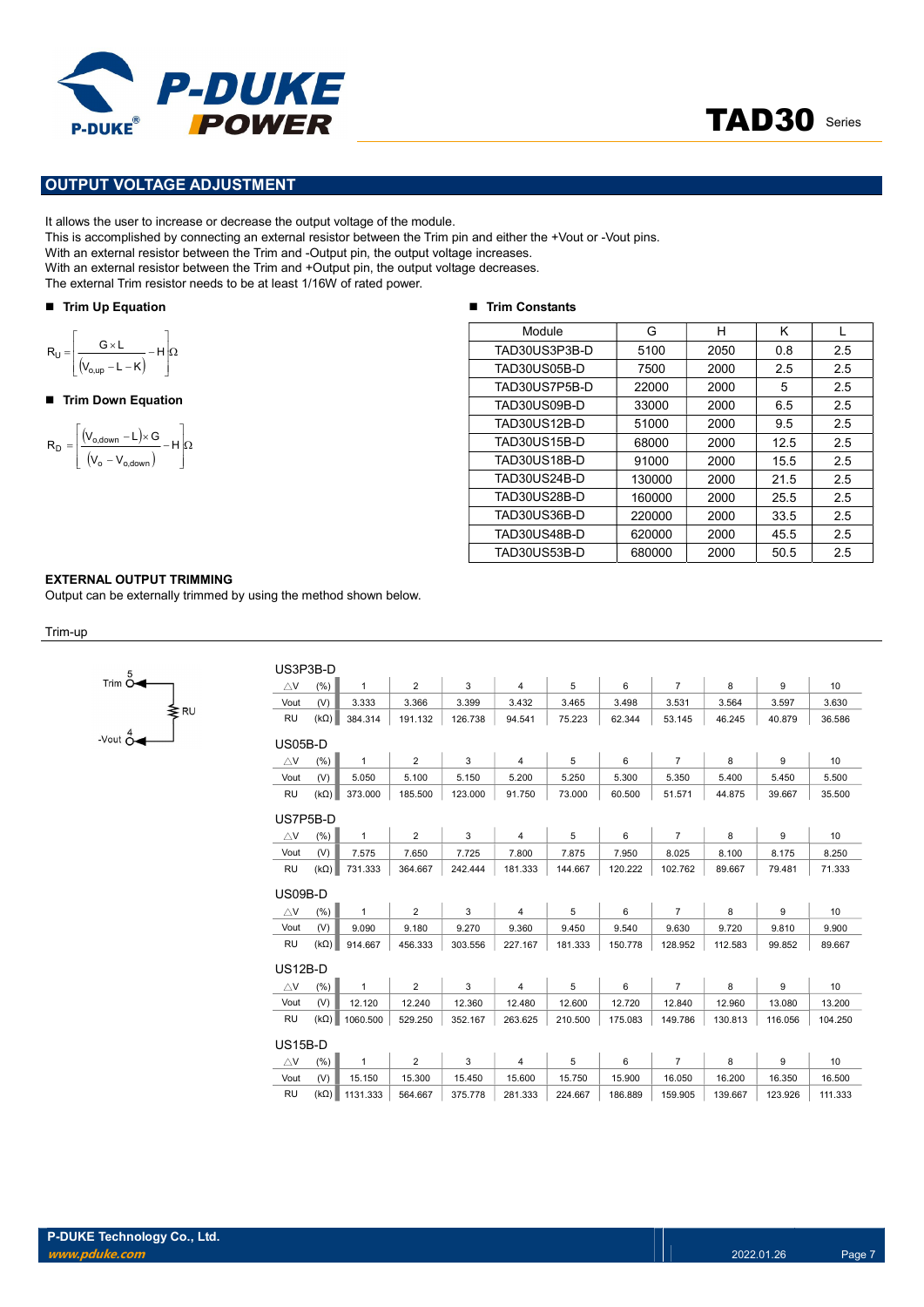

# OUTPUT VOLTAGE ADJUSTMENT(CONTINUED)

#### Trim-up

|                | US18B-D     |              |                |          |                |         |         |                |         |         |                                                                    |
|----------------|-------------|--------------|----------------|----------|----------------|---------|---------|----------------|---------|---------|--------------------------------------------------------------------|
| $\triangle$ V  | (% )        | $\mathbf{1}$ | $\overline{2}$ | 3        | $\overline{4}$ | 5       | 6       | $\overline{7}$ | 8       | 9       | 10                                                                 |
| Vout           | (V)         | 18.180       | 18.360         | 18.540   | 18.720         | 18.900  | 19.080  | 19.260         | 19.440  | 19.620  | 19.800                                                             |
| <b>RU</b>      | $(k\Omega)$ | 1261.889     | 629.944        | 419.296  | 313.972        | 250.778 | 208.648 | 178.556        | 155.986 | 138.432 | 124.389                                                            |
| $US24B-D$      |             |              |                |          |                |         |         |                |         |         |                                                                    |
| $\triangle$ V  | (% )        | $\mathbf{1}$ | $\overline{2}$ | 3        | 4              | 5       | 6       | $\overline{7}$ | 8       | 9       | 10                                                                 |
| Vout           | (V)         | 24.240       | 24.480         | 24.720   | 24.960         | 25.200  | 25.440  | 25.680         | 25.920  | 26.160  | 26.400                                                             |
| <b>RU</b>      | $(k\Omega)$ | 1352.167     | 675.083        | 449.389  | 336.542        | 268.833 | 223.694 | 191.452        | 167.271 | 148.463 | 133.417                                                            |
| <b>US28B-D</b> |             |              |                |          |                |         |         |                |         |         |                                                                    |
| $\triangle$ V  | (% )        | $\mathbf{1}$ | $\overline{2}$ | 3        | $\overline{4}$ | 5       | 6       | $\overline{7}$ | 8       | 9       | 10                                                                 |
| Vout           | (V)         | 28.280       | 28.560         | 28.840   | 29.120         | 29.400  | 29.680  | 29.960         | 30.240  | 30.520  | 30.800                                                             |
| <b>RU</b>      | $(k\Omega)$ | 1426.571     | 712.286        | 474.190  | 355.143        | 283.714 | 236.095 | 202.082        | 176.571 | 156.730 | 140.857                                                            |
| <b>US36B-D</b> |             |              |                |          |                |         |         |                |         |         |                                                                    |
|                |             |              |                |          |                |         |         |                |         |         |                                                                    |
| $\triangle$ V  | (% )        | $\mathbf{1}$ | $\overline{2}$ | 3        | $\overline{4}$ | 5       | 6       | $\overline{7}$ | 8       | 9       |                                                                    |
| Vout           | (V)         | 36.360       | 36.720         | 37.080   | 37.440         | 37.800  | 38.160  | 38.520         | 38.880  | 39.240  |                                                                    |
| <b>RU</b>      | $(k\Omega)$ | 1525.778     | 761.889        | 507.259  | 379.944        | 303.556 | 252.630 | 216.254        | 188.972 | 167.753 |                                                                    |
| <b>US48B-D</b> |             |              |                |          |                |         |         |                |         |         |                                                                    |
| $\triangle$ V  | (% )        | $\mathbf{1}$ | $\overline{2}$ | 3        | $\overline{4}$ | 5       | 6       | $\overline{7}$ | 8       | 9       |                                                                    |
| Vout           | (V)         | 48.480       | 48.960         | 49.440   | 49.920         | 50.400  | 50.880  | 51.360         | 51.840  | 52.320  |                                                                    |
| <b>RU</b>      | $(k\Omega)$ | 3227.167     | 1612.583       | 1074.389 | 805.292        | 643.833 | 536.194 | 459.310        | 401.646 | 356.796 |                                                                    |
| <b>US53B-D</b> |             |              |                |          |                |         |         |                |         |         |                                                                    |
| $\triangle$ V  | (% )        | $\mathbf{1}$ | $\overline{2}$ | 3        | 4              | 5       | 6       | $\overline{7}$ | 8       | 9       |                                                                    |
| Vout           | (V)         | 53.530       | 54.060         | 54.590   | 55.120         | 55.650  | 56.180  | 56.710         | 57.240  | 57.770  | 10<br>39.600<br>150.778<br>10<br>52.800<br>320.917<br>10<br>58.300 |

#### Trim-down



| US3P3B-D           |             |              |                |          |                |          |         |                |         |         |                 |
|--------------------|-------------|--------------|----------------|----------|----------------|----------|---------|----------------|---------|---------|-----------------|
| $\triangle$ V      | (% )        | $\mathbf{1}$ | $\overline{2}$ | 3        | $\overline{4}$ | 5        | 6       | $\overline{7}$ | 8       | 9       | 10              |
| Vout               | (V)         | 3.267        | 3.234          | 3.201    | 3.168          | 3.135    | 3.102   | 3.069          | 3.036   | 3.003   | 2.970           |
| <b>RD</b>          | $(k\Omega)$ | 116.486      | 54.668         | 34.062   | 23.759         | 17.577   | 13.456  | 10.512         | 8.305   | 6.587   | 5.214           |
| <b>US05B-D</b>     |             |              |                |          |                |          |         |                |         |         |                 |
| $\triangle$ V      | (%)         | $\mathbf{1}$ | 2              | 3        | $\overline{4}$ | 5        | 6       | $\overline{7}$ | 8       | 9       | 10              |
| Vout               | (V)         | 4.950        | 4.900          | 4.850    | 4.800          | 4.750    | 4.700   | 4.650          | 4.600   | 4.550   | 4.950           |
| <b>RD</b>          | $(k\Omega)$ | 365.500      | 178.000        | 115.500  | 84.250         | 65.500   | 53.000  | 44.071         | 37.375  | 32.167  | 365.500         |
| US7P5B-D           |             |              |                |          |                |          |         |                |         |         |                 |
| $\triangle$ V      | (% )        | $\mathbf{1}$ | $\overline{2}$ | 3        | $\overline{4}$ | 5        | 6       | $\overline{7}$ | 8       | 9       | 10              |
| Vout               | (V)         | 7.425        | 7.350          | 7.275    | 7.200          | 7.125    | 7.050   | 6.975          | 6.900   | 6.825   | 6.750           |
| <b>RD</b>          | $(k\Omega)$ | 1442.667     | 709.333        | 464.889  | 342.667        | 269.333  | 220.444 | 185.524        | 159.333 | 138.963 | 122.667         |
| US09B-D            |             |              |                |          |                |          |         |                |         |         |                 |
| $\bigtriangleup$ V | (% )        | $\mathbf{1}$ | $\overline{2}$ | 3        | $\overline{4}$ | 5        | 6       | $\overline{7}$ | 8       | 9       | 10              |
| Vout               | (V)         | 8.910        | 8.820          | 8.730    | 8.640          | 8.550    | 8.460   | 8.370          | 8.280   | 8.190   | 8.100           |
| <b>RD</b>          | $(k\Omega)$ | 2348.333     | 1156.667       | 759.444  | 560.833        | 441.667  | 362.222 | 305.476        | 262.917 | 229.815 | 203.333         |
| <b>US12B-D</b>     |             |              |                |          |                |          |         |                |         |         |                 |
| $\triangle$ V      | (%)         | $\mathbf{1}$ | $\overline{2}$ | 3        | $\overline{4}$ | 5        | 6       | $\overline{7}$ | 8       | 9       | 10 <sup>1</sup> |
| Vout               | (V)         | 11.880       | 11.760         | 11.640   | 11.520         | 11.400   | 11.280  | 11.160         | 11.040  | 10.920  | 10.800          |
| <b>RD</b>          | $(k\Omega)$ | 3984.500     | 1965.750       | 1292.833 | 956.375        | 754.500  | 619.917 | 523.786        | 451.688 | 395.611 | 350.750         |
| $US15B-D$          |             |              |                |          |                |          |         |                |         |         |                 |
| $\triangle$ V      | (% )        | 1            | $\overline{2}$ | 3        | $\overline{4}$ | 5        | 6       | $\overline{7}$ | 8       | 9       | 10              |
| Vout               | (V)         | 14.850       | 14.700         | 14.550   | 14.400         | 14.250   | 14.100  | 13.950         | 13.800  | 13.650  | 13.500          |
| <b>RD</b>          | $(k\Omega)$ | 5596.667     | 2763.333       | 1818.889 | 1346.667       | 1063.333 | 874.444 | 739.524        | 638.333 | 559.630 | 496.667         |